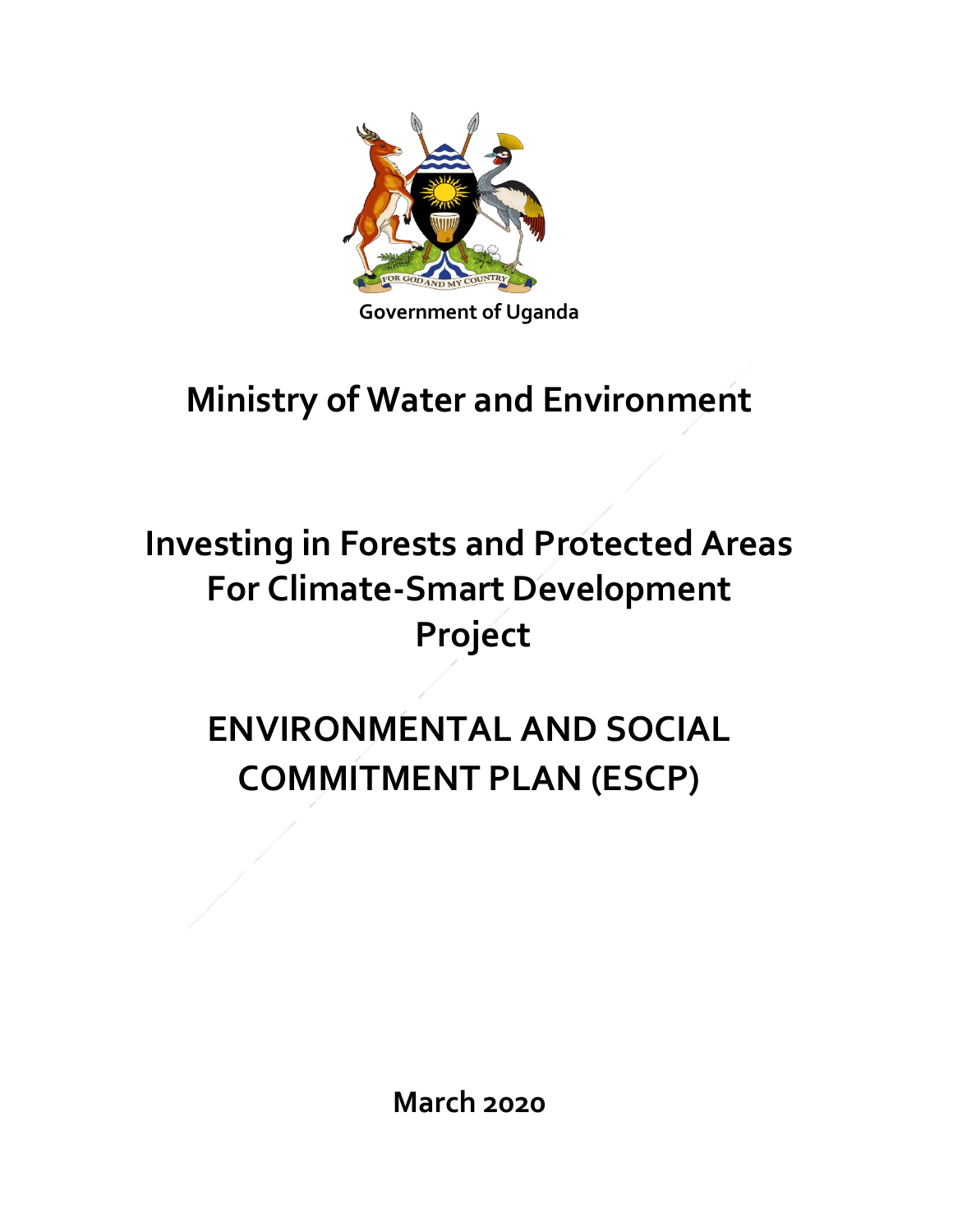#### **Borrower: Republic of Uganda/Ministry of Finance, Planning and Economic Development**

#### **Implementing Agencies: Ministry of Water and Environment, National Forestry Authority, Uganda Wildlife Authority, Ministry of Tourism, Wildlife and Antiquities**

#### **Investing in Forests and Protected Areas for Climate-Smart Development Project**

#### **ENVIRONMENTAL AND SOCIAL COMMITMENT PLAN**

- 1. Republic of Uganda is planning to implement the Uganda Investing in Forests and Protected Areas for Climate-Smart Development Project (the Project), with the involvement of the following Ministries/agencies/units: Ministry of Water and Environment, Ministry of Tourism, Wildlife and Antiquities, Uganda Wildlife Authority (UWA), National Forestry Authority (NFA) and Local Government/Districts. The International Development Association (hereinafter the Association) has agreed to provide financing for the Project.
- 2. Republic of Uganda/Ministry of Finance, Planning and Economic Development (MOFPED) will implement material measures and actions so that the Project is implemented in accordance with the World Bank Environmental and Social Standards (ESSs). This Environmental and Social Commitment Plan (ESCP) sets out a summary of the material measures and actions, any specific documents or plans, as well as the timing for each of these.
- 3. The Republic of Uganda / MOFPED will also comply with the provisions of any other E&S documents required under the ESF and referred to in this ESCP, such as the Environmental and Social Management Framework, Process Framework, and the Stakeholder Engagement Framework developed for the Project, as well as Environmental and Social Management Plans (ESMPs), and Environmental, Health and Safety Plans, etc. that will be developed for the Project.
- 4. The Republic of Uganda / MOFPED is responsible for compliance with all requirements of the ESCP even when implementation of specific measures and actions is conducted by the Ministry, agency or unit referenced in 1. above.
- 5. Implementation of the material measures and actions set out in this ESCP will be monitored and reported to the Association by Republic of Uganda/ MOFPED as required by the ESCP and the conditions of the legal agreement, and the Association will monitor and assess progress and completion of the material measures and actions throughout implementation of the Project.
- 6. As agreed by the Association and Republic of Uganda/ MOFPED, this ESCP may be revised from time to time during Project implementation, to reflect adaptive management of Project changes and unforeseen circumstances or in response to assessment of Project performance conducted under the ESCP itself. In such circumstances, Republic of Uganda/ MOFPED will agree to the changes with the Association and will update the ESCP to reflect such changes. Agreement on changes to the ESCP will be documented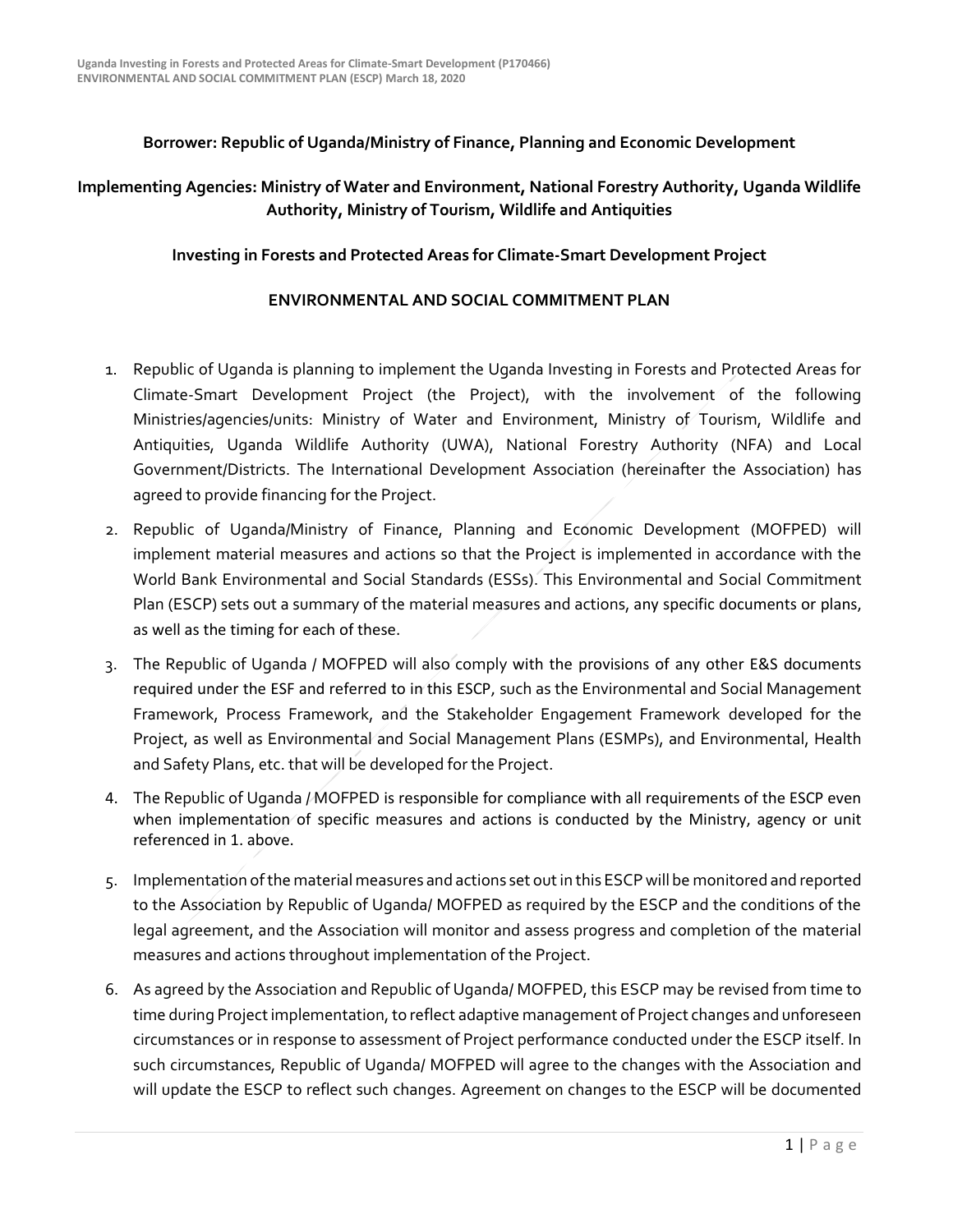through the exchange of letters signed between the Association and the Republic of Uganda/ MOFPED. The Republic of Uganda/ MOFPED will promptly disclose the updated ESCP.

7. Where Project changes, unforeseen circumstances, or Project performance result in changes to the risks and impacts during Project implementation, the Republic of Uganda/ MOFPED shall provide additional funds, if needed, to implement actions and measures to address such risks and impacts, which may include environmental, health, and safety impacts, labor influx, and gender-based violence risks.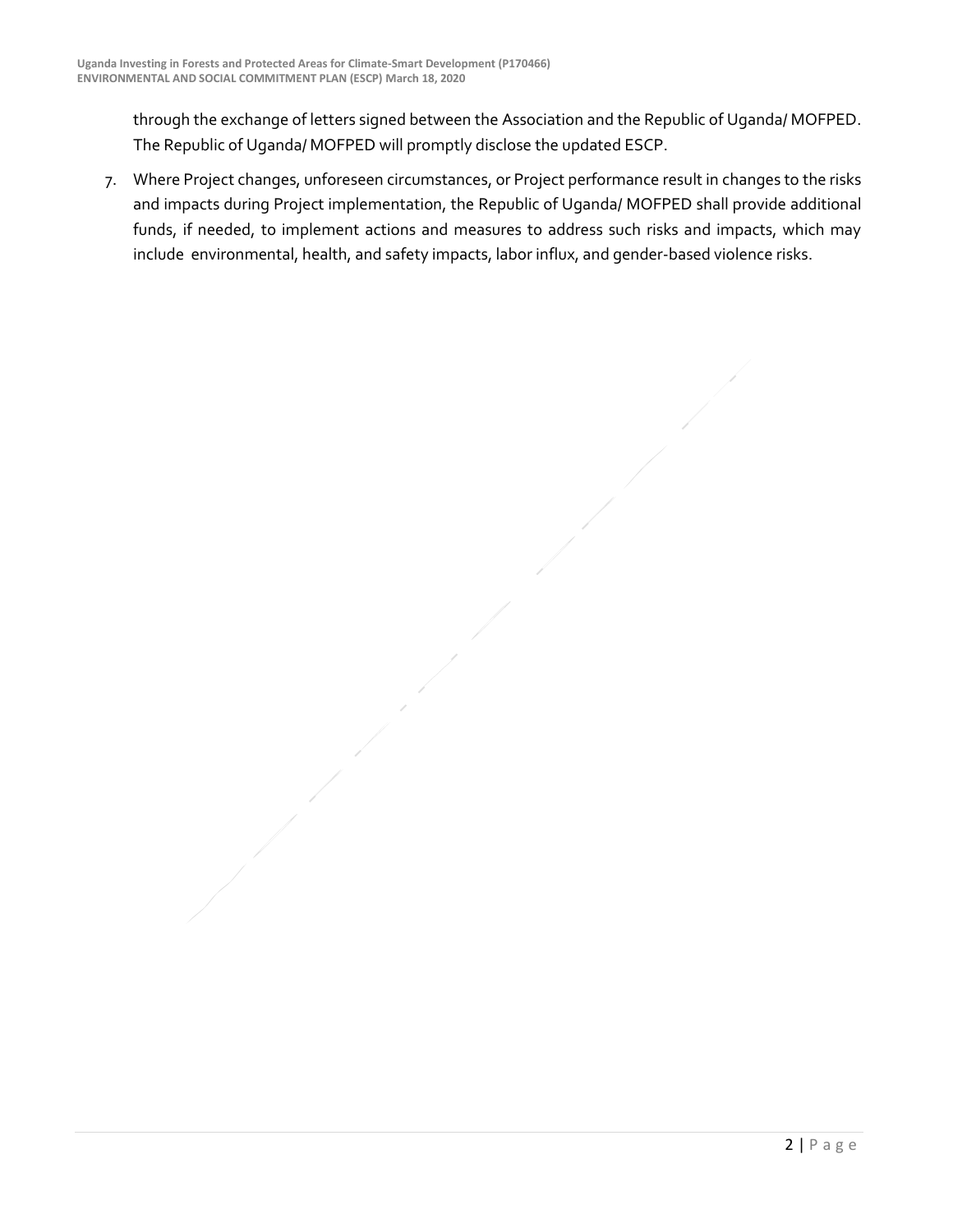| Uganda Investing in Forests and Protected Areas for Climate-Smart Development ENVIRONMENTAL AND SOCIAL COMMITMENT PLAN<br>30 January, 2020                                                                                                                                                                                                                                                                                                                                                                                                                                                                                                                                                                                                                                                                                                                                                                                                                                                                                                                                                                                                       |                                                                                                                                                                                                                                                |                                                                                                 |                                         |  |  |
|--------------------------------------------------------------------------------------------------------------------------------------------------------------------------------------------------------------------------------------------------------------------------------------------------------------------------------------------------------------------------------------------------------------------------------------------------------------------------------------------------------------------------------------------------------------------------------------------------------------------------------------------------------------------------------------------------------------------------------------------------------------------------------------------------------------------------------------------------------------------------------------------------------------------------------------------------------------------------------------------------------------------------------------------------------------------------------------------------------------------------------------------------|------------------------------------------------------------------------------------------------------------------------------------------------------------------------------------------------------------------------------------------------|-------------------------------------------------------------------------------------------------|-----------------------------------------|--|--|
| Summary of the Material Measures and Actions to Mitigate the Project's Potential<br><b>Environmental and Social Risks and Impacts</b>                                                                                                                                                                                                                                                                                                                                                                                                                                                                                                                                                                                                                                                                                                                                                                                                                                                                                                                                                                                                            | <b>Timeframe</b>                                                                                                                                                                                                                               | <b>Responsibility /</b><br><b>Authority and</b><br><b>Resources/Funding</b><br><b>Committed</b> | <b>Date of Completion</b>               |  |  |
| <b>ESCP Monitoring and Reporting</b>                                                                                                                                                                                                                                                                                                                                                                                                                                                                                                                                                                                                                                                                                                                                                                                                                                                                                                                                                                                                                                                                                                             |                                                                                                                                                                                                                                                |                                                                                                 |                                         |  |  |
| <b>REGULAR REPORTING:</b><br>Prepare and submit regular monitoring reports on the<br>implementation of the ESCP, including but not limited<br>to the implementation of the ESCP, status of<br>preparation and implementation of E&S documents<br>required under the ESCP, stakeholder engagement<br>activities, functioning of the grievance mechanism(s).                                                                                                                                                                                                                                                                                                                                                                                                                                                                                                                                                                                                                                                                                                                                                                                       | Quarterly reporting<br>throughout Project<br>implementation                                                                                                                                                                                    | Ministry of Water and<br>Environment<br>Funding: project                                        | Throughout project<br>implementation    |  |  |
| <b>INCIDENTS AND ACCIDENTS NOTIFICATION:</b><br>In case of occurrence of an incident or accident related<br>or having an impact on the Project which has, or are<br>likely to have, a significant adverse effect on the<br>environment, the affected communities, the public or<br>workers, the MWEMLAE shall:<br>as soon as reasonably practicable, but no later<br>(a)<br>than five (05) calendar days after having been informed<br>of the occurrence of such incident or accident, inform<br>the Association by any electronic means of its nature, or<br>circumstance and any effect or impact resulting or likely<br>to result there from;<br>as soon as reasonably practicable, but no later<br>(b)<br>than twenty (20) days after such incident or accident,<br>provide the Association with a summary report that<br>includes a description of the incident or accident, and<br>the measures, if any, that the Republic of Uganda is<br>taking or plans to take to address it and to prevent any<br>future similar event; and<br>(c)<br>keep the Association informed of the on-going<br>implementation of the said measures and plans. | Promptly after taking notice of<br>the incident or accident and at the<br>latest 5 days after such events.<br>For incidents classified as<br>"serious" and "severe", notify the<br>Association within 24 hours of<br>such incidents occurring. | Ministry of Water and<br>Environment<br>Funding: project                                        | Throughout<br>project<br>implementation |  |  |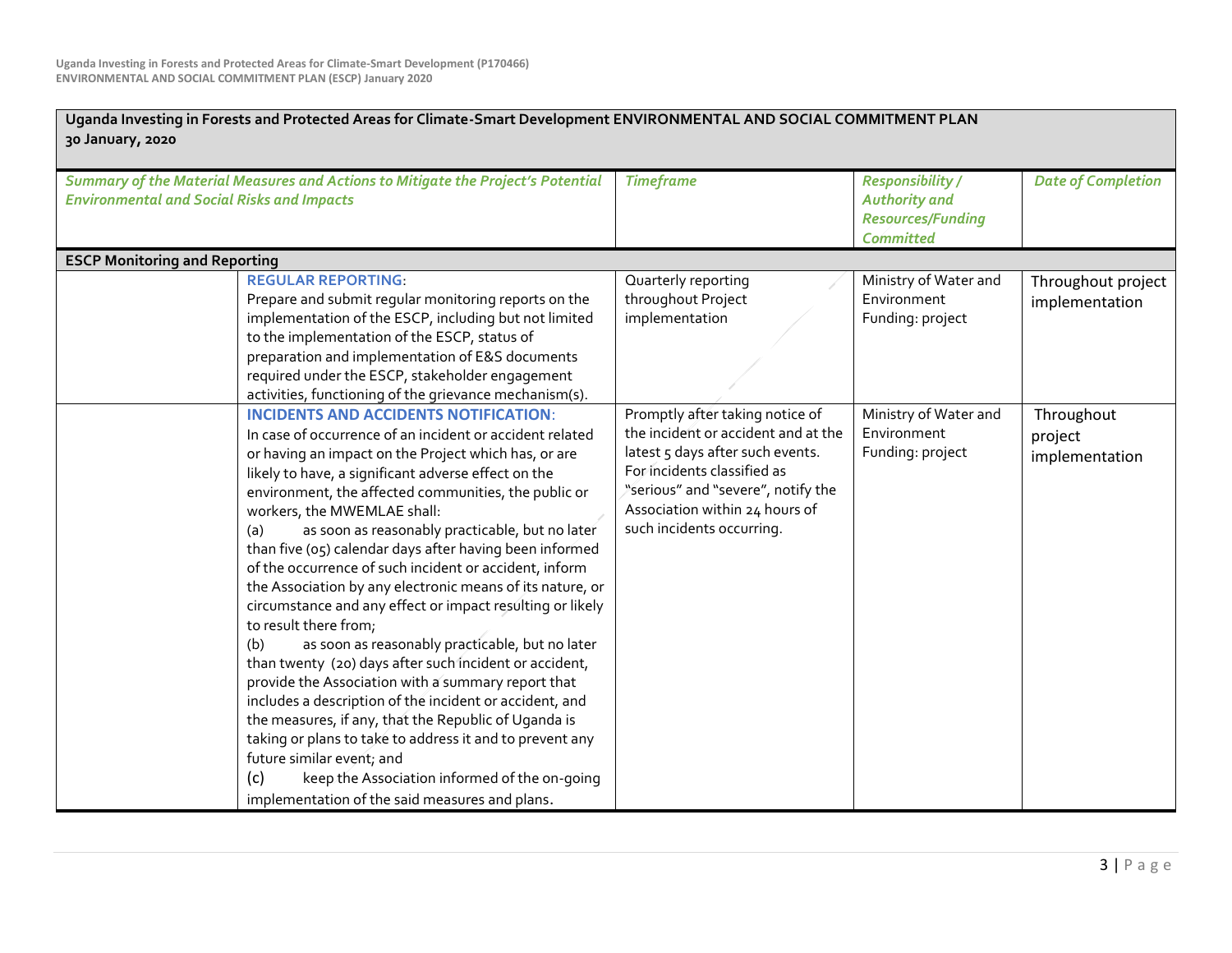| 30 January, 2020                                  | Uganda Investing in Forests and Protected Areas for Climate-Smart Development ENVIRONMENTAL AND SOCIAL COMMITMENT PLAN                                                                                                                                                                                                                                                                                                                                                 |                                                                                  |                                                                                                 |                                      |
|---------------------------------------------------|------------------------------------------------------------------------------------------------------------------------------------------------------------------------------------------------------------------------------------------------------------------------------------------------------------------------------------------------------------------------------------------------------------------------------------------------------------------------|----------------------------------------------------------------------------------|-------------------------------------------------------------------------------------------------|--------------------------------------|
| <b>Environmental and Social Risks and Impacts</b> | Summary of the Material Measures and Actions to Mitigate the Project's Potential                                                                                                                                                                                                                                                                                                                                                                                       | <b>Timeframe</b>                                                                 | <b>Responsibility /</b><br><b>Authority and</b><br><b>Resources/Funding</b><br><b>Committed</b> | <b>Date of Completion</b>            |
|                                                   | <b>CONTRACTORS MONTHLY REPORTS</b><br>Receive, review and submit to the Association the<br>contractors' monthly monitoring reports                                                                                                                                                                                                                                                                                                                                     | Monthly, within 5 days of receipt<br>of reports from contractors                 | UWA and NFA through<br>Ministry of Water and<br>Environment (MWE)<br>Funding: project           | Throughout project<br>implementation |
| <b>SUMMARY ASSESSMENT</b>                         |                                                                                                                                                                                                                                                                                                                                                                                                                                                                        |                                                                                  |                                                                                                 |                                      |
|                                                   | ESS 1: ASSESSMENT AND MANAGEMENT OF ENVIRONMENTAL AND SOCIAL RISKS AND IMPACTS                                                                                                                                                                                                                                                                                                                                                                                         |                                                                                  |                                                                                                 |                                      |
| 1.1                                               | <b>ORGANIZATIONAL STRUCTURE</b><br>Establish and maintain an organizational structure with<br>qualified staff and resources to support management of<br>E&S risks throughout Project implementation.<br>(appointment of at least one E&S focal point at MWE<br>and one E&S focal point in the National Forestry<br>Authority (NFA) and Uganda Wildlife Authority (UWA).<br>These focal points will be responsible for the day to day<br>implementation of ESMF and PF. | Not later than by effectiveness of<br>the financing agreement for the<br>Project | <b>MWE</b><br>Budget: Project                                                                   | Throughout project<br>implementation |
| 1.2                                               | <b>ENVIRONMENTAL AND SOCIAL ASSESSMENT:</b><br>Implement the Environmental and Social Framework<br>(ESMF), the Process Framework and the Vulnerable and<br>Marginalized Groups Framework (ESMF)                                                                                                                                                                                                                                                                        | Throughout project<br>implementation                                             | <b>MWE</b><br>Budget: Project                                                                   | Throughout project<br>implementation |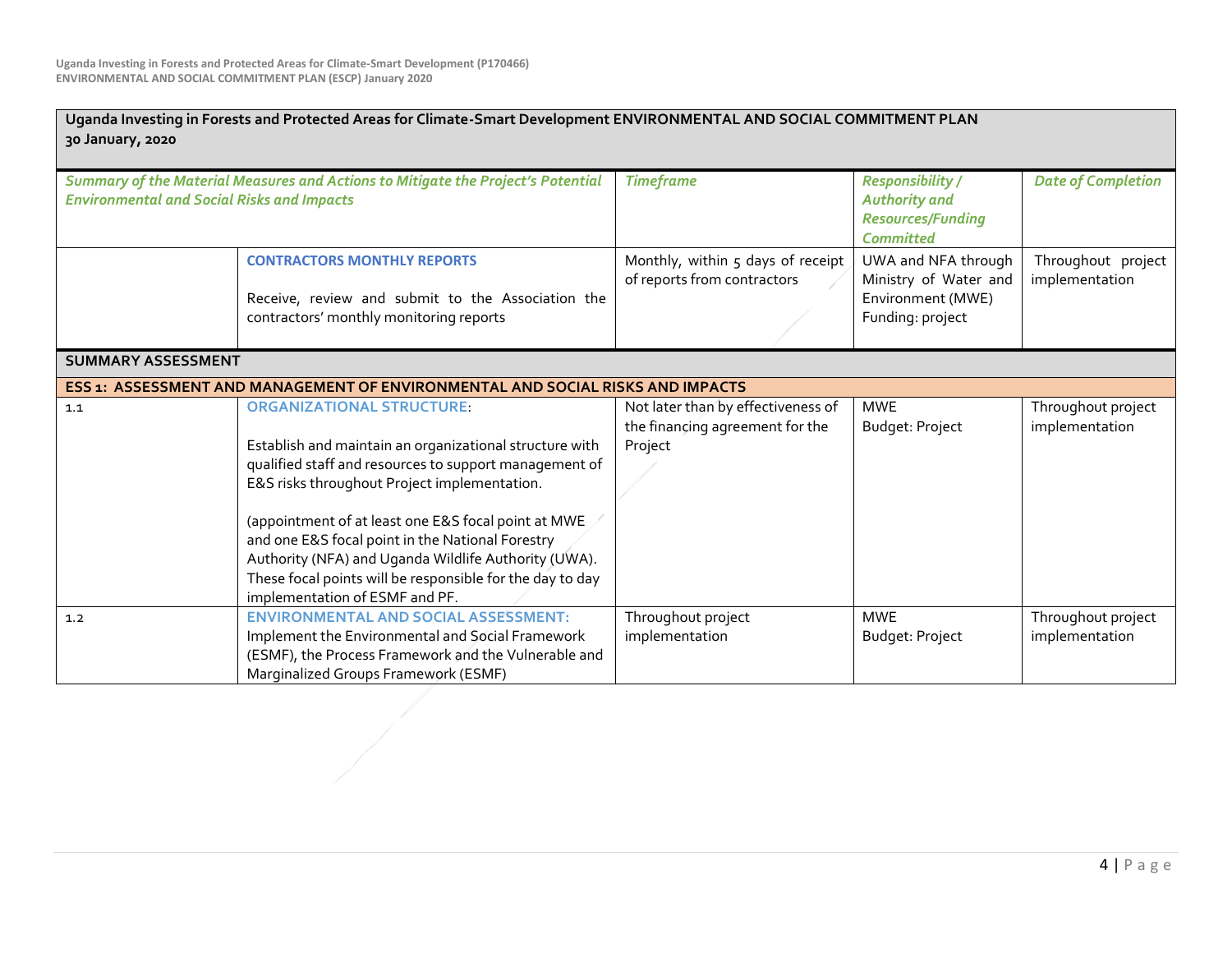| Uganda Investing in Forests and Protected Areas for Climate-Smart Development ENVIRONMENTAL AND SOCIAL COMMITMENT PLAN<br>30 January, 2020 |                                                                                                                                                                                                                                                                                                                                                                                                                                  |                                                                                                                                                  |                                                                                                 |                                      |  |  |
|--------------------------------------------------------------------------------------------------------------------------------------------|----------------------------------------------------------------------------------------------------------------------------------------------------------------------------------------------------------------------------------------------------------------------------------------------------------------------------------------------------------------------------------------------------------------------------------|--------------------------------------------------------------------------------------------------------------------------------------------------|-------------------------------------------------------------------------------------------------|--------------------------------------|--|--|
| Summary of the Material Measures and Actions to Mitigate the Project's Potential<br><b>Environmental and Social Risks and Impacts</b>      |                                                                                                                                                                                                                                                                                                                                                                                                                                  | <b>Timeframe</b>                                                                                                                                 | <b>Responsibility /</b><br><b>Authority and</b><br><b>Resources/Funding</b><br><b>Committed</b> | <b>Date of Completion</b>            |  |  |
| 1.3                                                                                                                                        | <b>MANAGEMENT TOOLS AND INSTRUMENTS:</b><br>Screen any proposed project activity in accordance with<br>the Environmental and Social Management Framework<br>(ESMF) prepared for the Project, and, thereafter, draft,<br>adopt, and implement the Environmental and Social<br>Management Plan (ESMP), as required, in a manner<br>acceptable to the Association.                                                                  | Before commencement of specific<br>activities                                                                                                    | MWE, NFA, and UWA<br>Budget: Project                                                            | Throughout project<br>implementation |  |  |
| 1.4                                                                                                                                        | <b>MANAGEMENT OF CONTRACTORS:</b><br>Develop and implement procedures for managing<br>contractors and subcontractors.<br>Include systematically Environmental and Social<br>provisions in all bidding documents, with an obligation<br>for each contractor to report.<br>Incorporate systematically the contractual obligation to<br>prepare an Environmental Health and Safety (EHS) plan<br>proportionate to the work scoping. | Prior to the preparation of<br>procurement documents.<br>Supervise contractors throughout<br>Project implementation                              | MWE, NFA, and UWA<br>Budget: Project                                                            | Throughout project<br>implementation |  |  |
| <b>ESS 2: LABOUR AND WORKING CONDITIONS</b>                                                                                                |                                                                                                                                                                                                                                                                                                                                                                                                                                  |                                                                                                                                                  |                                                                                                 |                                      |  |  |
| 2.1                                                                                                                                        | <b>LABOR MANAGEMENT PROCEDURES:</b><br>Develop labor management procedures.<br>be implemented<br>by Government<br>Activities to<br>agencies/Districts will apply Public Service Standing<br>Orders                                                                                                                                                                                                                               | Labor management procedures<br>developed and adopted prior to<br>engaging Project workers and<br>maintained throughout Project<br>implementation | MWE, NFA, UWA<br>Financing: project                                                             | Throughout project<br>implementation |  |  |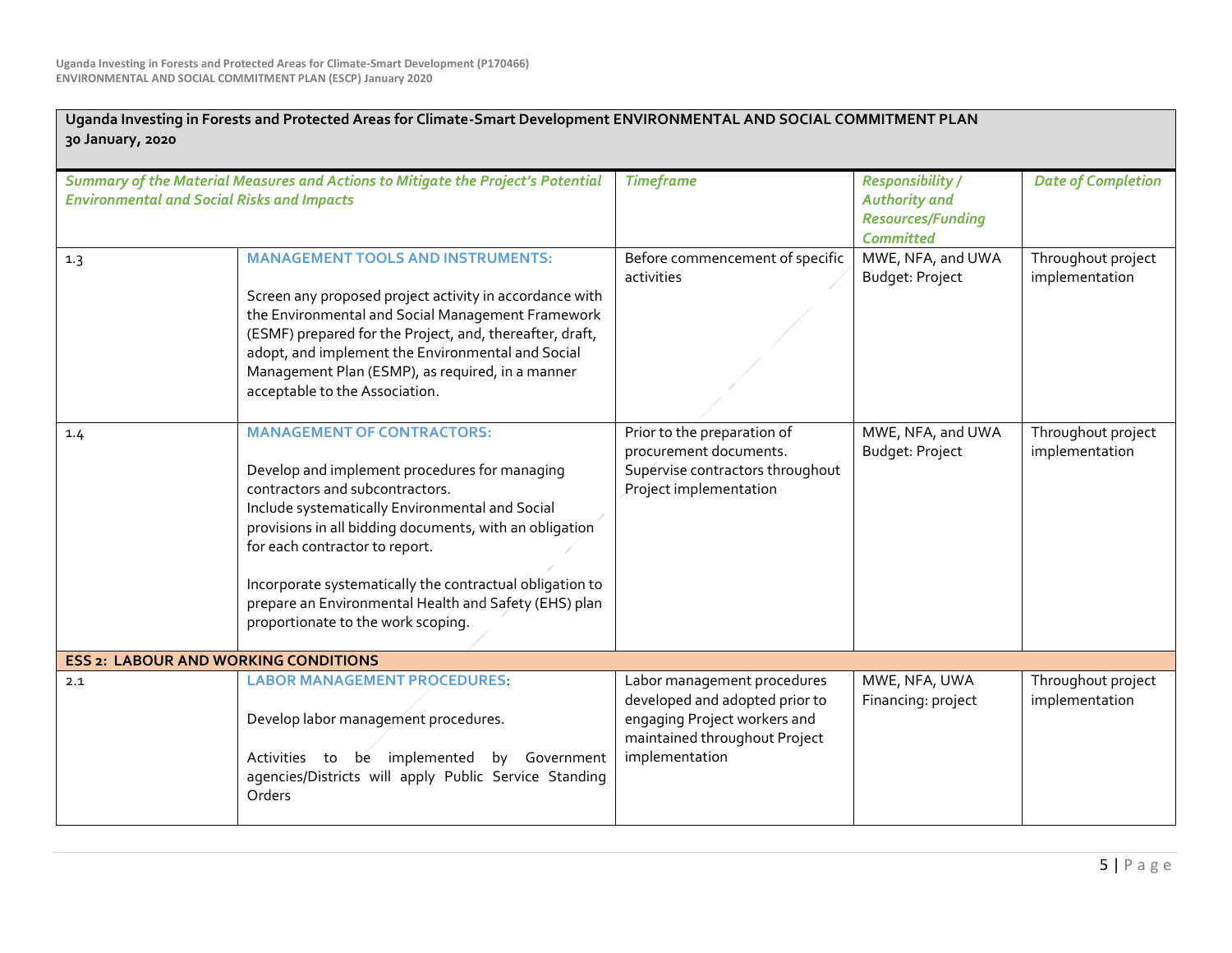| 30 January, 2020 | Uganda Investing in Forests and Protected Areas for Climate-Smart Development ENVIRONMENTAL AND SOCIAL COMMITMENT PLAN                                                                                                                                                                                                                                                                                                                                                                                                                                                                                                                                |                                                                                                                             |                                                                                                 |                                      |
|------------------|-------------------------------------------------------------------------------------------------------------------------------------------------------------------------------------------------------------------------------------------------------------------------------------------------------------------------------------------------------------------------------------------------------------------------------------------------------------------------------------------------------------------------------------------------------------------------------------------------------------------------------------------------------|-----------------------------------------------------------------------------------------------------------------------------|-------------------------------------------------------------------------------------------------|--------------------------------------|
|                  | Summary of the Material Measures and Actions to Mitigate the Project's Potential<br><b>Environmental and Social Risks and Impacts</b>                                                                                                                                                                                                                                                                                                                                                                                                                                                                                                                 | <b>Timeframe</b>                                                                                                            | <b>Responsibility /</b><br><b>Authority and</b><br><b>Resources/Funding</b><br><b>Committed</b> | <b>Date of Completion</b>            |
|                  | Workers employed/contracted by NGOs and Private<br>Companies will apply own policies. These policies will be<br>assessed for their consistence and adequacy with the<br>Project Labor Management Procedures and national<br>Labour laws prior to entering implementation contract<br>or agreements.<br>Project Consultants/contracted staff will be managed in<br>accordance with Contract terms and conditions.<br>Contract terms and conditions will be assessed for their<br>compliance with the project labor management<br>procedures.<br>Overall project labor management procedures will be<br>integrated in the Project Implementation Manual |                                                                                                                             |                                                                                                 |                                      |
| 2.2              | <b>GRIEVANCE MECHANISM FOR PROJECT WORKERS</b><br>Establish, maintain and operate a grievance mechanism<br>for Project workers.                                                                                                                                                                                                                                                                                                                                                                                                                                                                                                                       | Grievance mechanism operational<br>prior to engaging Project workers<br>and maintained throughout<br>Project implementation | MWE, NFA, UWA<br>Financing: project                                                             | Throughout project<br>implementation |
| 2.3              | <b>OCCUPATIONAL HEALTH AND SAFETY (OHS) MEASURES</b><br>Prepare, adopt, and implement occupational, health<br>and safety (OHS) measures specified in the ESMP.                                                                                                                                                                                                                                                                                                                                                                                                                                                                                        | OHS Measures operational prior<br>to engaging Project workers and<br>maintained throughout Project<br>implementation        | MWE, NFA, UWA<br>Financing: project                                                             | Throughout project<br>implementation |
|                  | ESS 3: RESOURCE EFFICIENCY AND POLLUTION PREVENTION AND MANAGEMENT                                                                                                                                                                                                                                                                                                                                                                                                                                                                                                                                                                                    |                                                                                                                             |                                                                                                 |                                      |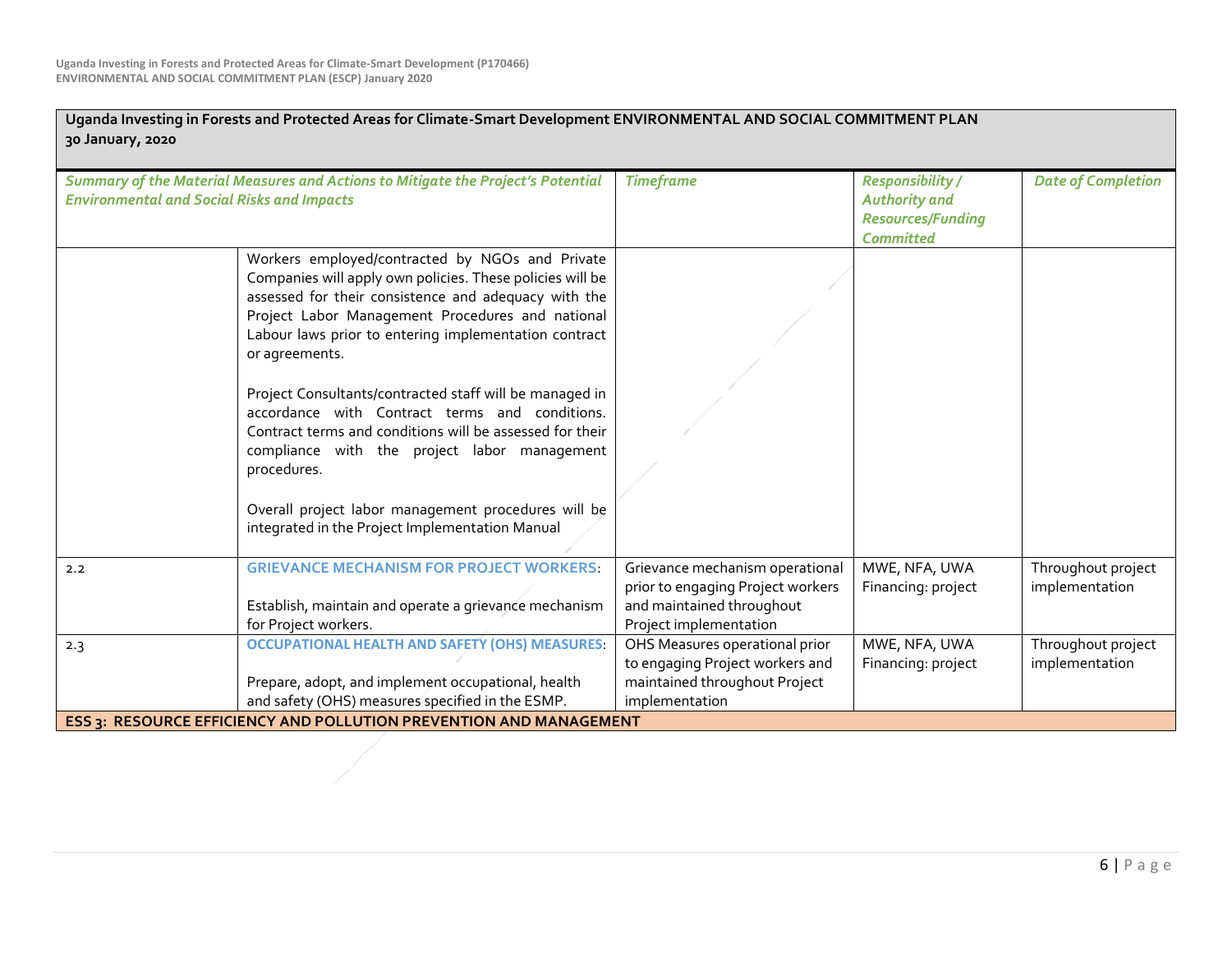| 30 January, 2020                                                                                                                      | Uganda Investing in Forests and Protected Areas for Climate-Smart Development ENVIRONMENTAL AND SOCIAL COMMITMENT PLAN                                                                                                                                                                                                                                       |                                                                |                                                                                                 |                                                                      |
|---------------------------------------------------------------------------------------------------------------------------------------|--------------------------------------------------------------------------------------------------------------------------------------------------------------------------------------------------------------------------------------------------------------------------------------------------------------------------------------------------------------|----------------------------------------------------------------|-------------------------------------------------------------------------------------------------|----------------------------------------------------------------------|
| Summary of the Material Measures and Actions to Mitigate the Project's Potential<br><b>Environmental and Social Risks and Impacts</b> |                                                                                                                                                                                                                                                                                                                                                              | <b>Timeframe</b>                                               | <b>Responsibility /</b><br><b>Authority and</b><br><b>Resources/Funding</b><br><b>Committed</b> | <b>Date of Completion</b>                                            |
| 3.1                                                                                                                                   | <b>RESOURCE EFFICIENCY AND POLLUTION PREVENTION</b><br><b>AND MANAGEMENT:</b>                                                                                                                                                                                                                                                                                | Prior to signing contractor<br>contracts                       | NFA, UWA<br>Financing: project                                                                  | Throughout project<br>implementation                                 |
|                                                                                                                                       | Include in all contractor contracts requirements for<br>proper disposal of all liquid and solid waste (including<br>plastic trash) and construction waste, sanitation<br>management, including management of any associated<br>dust emission, and management of potential pollution<br>of water sources, noise impacts during construction and<br>operation. |                                                                |                                                                                                 |                                                                      |
|                                                                                                                                       | Include, in each contractor contract, a requirement to<br>restore any newly-created borrow pits as either<br>permanent or seasonal ponds or with contours similar to<br>pre-project conditions.                                                                                                                                                              |                                                                |                                                                                                 |                                                                      |
| ESS 4: COMMUNITY HEALTH AND SAFETY                                                                                                    |                                                                                                                                                                                                                                                                                                                                                              |                                                                |                                                                                                 |                                                                      |
| 4.1                                                                                                                                   | <b>COMMUNITY HEALTH AND SAFETY:</b><br>Implement measures and action to assess and manage                                                                                                                                                                                                                                                                    | General quidelines will<br>be outlined in the ESMF             | MWE, UWA, NFA<br>Funding: Project                                                               | Throughout project<br>implementation                                 |
|                                                                                                                                       | specific risks and impacts to the community arising from<br>Project activities, including in relation to labor influx,<br>specific construction risks as defined in the ESMF                                                                                                                                                                                 | Throughout project<br>implementation                           |                                                                                                 |                                                                      |
| 4.2                                                                                                                                   | <b>GBV AND SEA RISKS</b><br>Prepare and Adopt a Gender-Based Violence Action<br>Plan                                                                                                                                                                                                                                                                         | By effectiveness of the financing<br>agreement for the Project | MWE, NFA and UWA<br>Funding: project                                                            | By effectiveness of<br>the financing<br>agreement for the<br>Project |
| 4.3                                                                                                                                   | <b>GBV AND SEA RISKS</b>                                                                                                                                                                                                                                                                                                                                     | Throughout project<br>implementation                           | MWE, NFA and UWA<br>Funding: project                                                            | Throughout project<br>implementation                                 |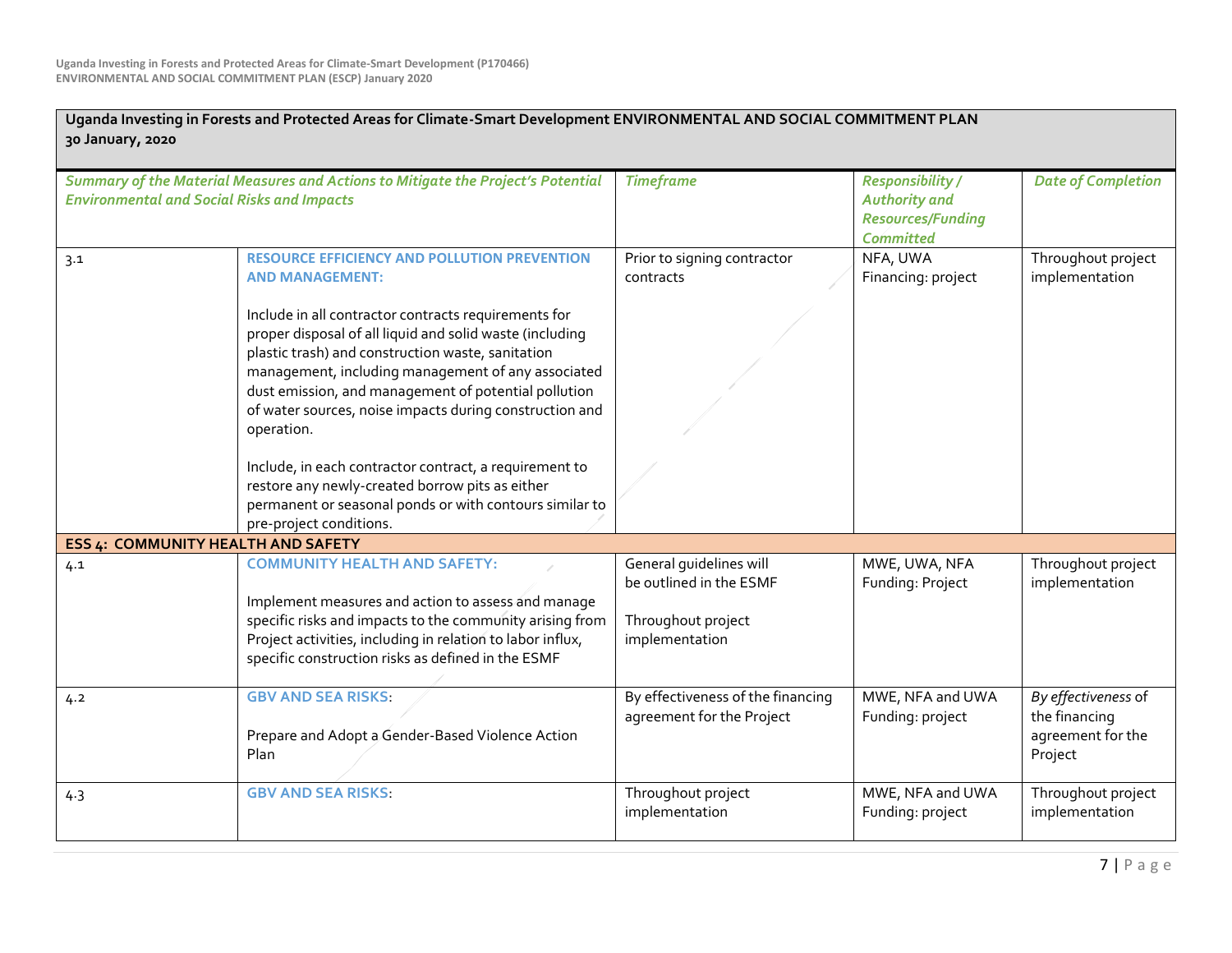| 30 January, 2020                                                                                                                      | Uganda Investing in Forests and Protected Areas for Climate-Smart Development ENVIRONMENTAL AND SOCIAL COMMITMENT PLAN                                                                                                                                                                                                                                                                                                                                                                                 |                                         |                                                                                                 |                                      |
|---------------------------------------------------------------------------------------------------------------------------------------|--------------------------------------------------------------------------------------------------------------------------------------------------------------------------------------------------------------------------------------------------------------------------------------------------------------------------------------------------------------------------------------------------------------------------------------------------------------------------------------------------------|-----------------------------------------|-------------------------------------------------------------------------------------------------|--------------------------------------|
| Summary of the Material Measures and Actions to Mitigate the Project's Potential<br><b>Environmental and Social Risks and Impacts</b> |                                                                                                                                                                                                                                                                                                                                                                                                                                                                                                        | <b>Timeframe</b>                        | <b>Responsibility /</b><br><b>Authority and</b><br><b>Resources/Funding</b><br><b>Committed</b> | <b>Date of Completion</b>            |
|                                                                                                                                       | Implement measures and actions to assess and manage<br>the risks of gender-based violence (GBV) and sexual<br>exploitation and abuse (SEA) as outlined in the<br>environmental and social management framework<br>including establishing a response mechanism to<br>eventual case i.e. referral to medical, psychosocial<br>support, etc.                                                                                                                                                              |                                         |                                                                                                 |                                      |
| 4.4                                                                                                                                   | <b>SECURITY PERSONNEL:</b><br>Follow principles of the Good Practice Note on Use of<br>Security Personnel with respect to any enforcement<br>activities being supported under the project.                                                                                                                                                                                                                                                                                                             | Throughout project<br>implementation    | MWE, NFA and UWA<br>Funding: project                                                            | Throughout project<br>implementation |
| 4.5                                                                                                                                   | <b>TRAINING FOR THE COMMUNITY:</b><br>Conduct activities for the community designed to<br>heighten awareness of risks and to mitigate impacts<br>specified in this section.                                                                                                                                                                                                                                                                                                                            | Throughout project<br>implementation    | MWE, NFA and UWA<br>Funding: project                                                            | Throughout project<br>implementation |
|                                                                                                                                       | ESS 5: LAND ACQUISITION, RESTRICTIONS ON LAND USE AND INVOLUNTARY RESETTLEMENT                                                                                                                                                                                                                                                                                                                                                                                                                         |                                         |                                                                                                 |                                      |
| 5.1                                                                                                                                   | <b>RESTRICTION OF ACCESS:</b><br>Implement livelihoods activities in communities that<br>experience restriction of access to protected areas as a<br>result of the project, consistent with the Process<br>Framework<br>Livelihood Restoration Activities in response to access<br>restriction will be included in Collaborative Forest<br>Management agreements and Collaborative Resource<br>Use Memoranda of Understanding entered into by NFA<br>and UWA respectively with communities adjacent to | Throughout<br>project<br>implementation | MWE, NFA and UWA<br>Funding: project                                                            | Throughout project<br>implementation |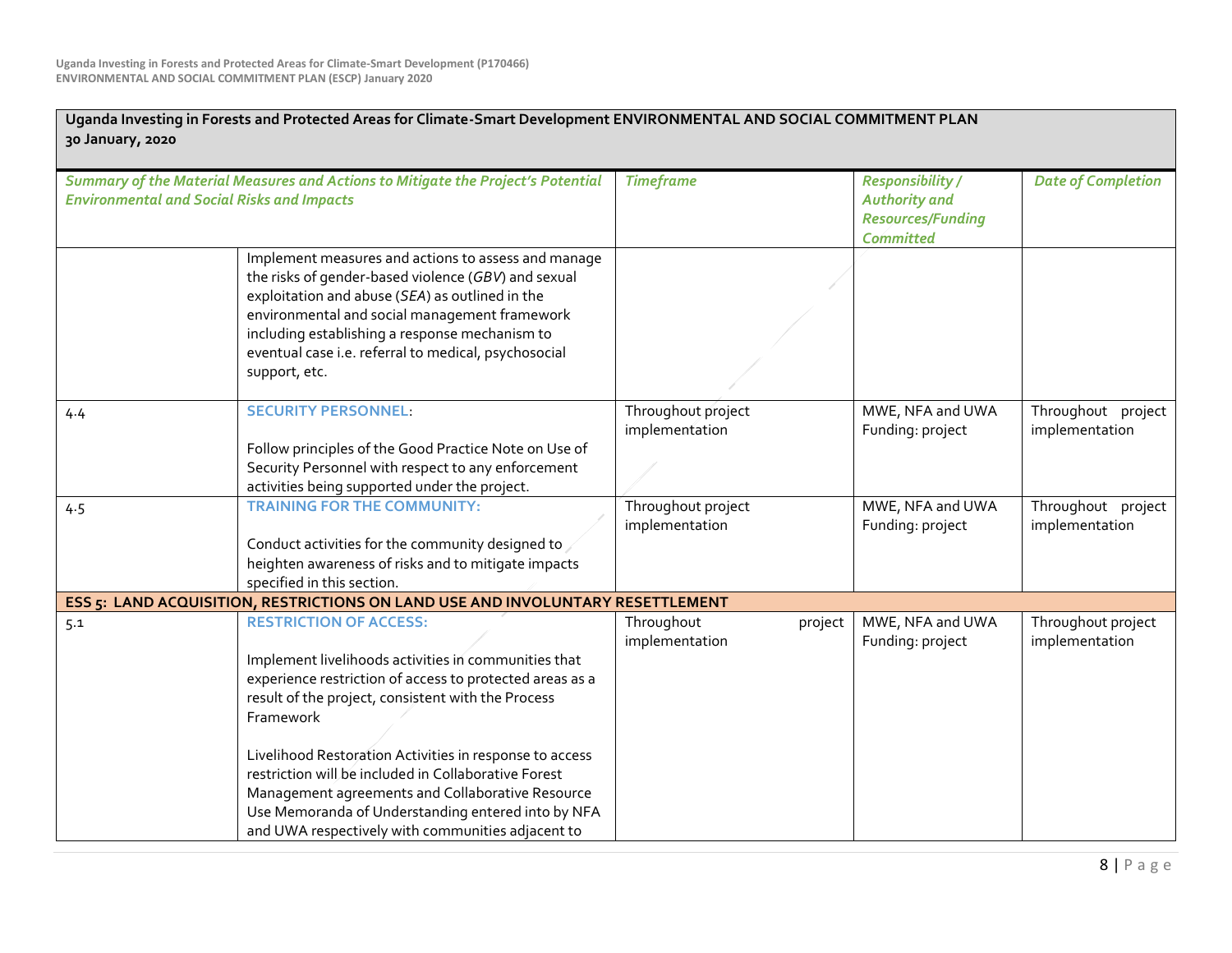| 30 January, 2020                                                                                                                      | Uganda Investing in Forests and Protected Areas for Climate-Smart Development ENVIRONMENTAL AND SOCIAL COMMITMENT PLAN                                                                                                                                                                                                                                                                                                                                                                                              |                                                               |                                                                                                 |                                      |
|---------------------------------------------------------------------------------------------------------------------------------------|---------------------------------------------------------------------------------------------------------------------------------------------------------------------------------------------------------------------------------------------------------------------------------------------------------------------------------------------------------------------------------------------------------------------------------------------------------------------------------------------------------------------|---------------------------------------------------------------|-------------------------------------------------------------------------------------------------|--------------------------------------|
| Summary of the Material Measures and Actions to Mitigate the Project's Potential<br><b>Environmental and Social Risks and Impacts</b> |                                                                                                                                                                                                                                                                                                                                                                                                                                                                                                                     | <b>Timeframe</b>                                              | <b>Responsibility /</b><br><b>Authority and</b><br><b>Resources/Funding</b><br><b>Committed</b> | <b>Date of Completion</b>            |
|                                                                                                                                       | protected areas. Funding for implementation of these<br>activities already included in project budget.                                                                                                                                                                                                                                                                                                                                                                                                              |                                                               |                                                                                                 |                                      |
| 5.2                                                                                                                                   | <b>MONITORING AND REPORTING:</b><br>Ensure that monitoring and reporting on<br>implementation of process framework is conducted as<br>part of regular reporting.                                                                                                                                                                                                                                                                                                                                                    | Throughout<br>project<br>implementation                       | MWE, NFA and UWA<br>Funding: project                                                            | Throughout project<br>implementation |
|                                                                                                                                       | ESS 6: BIODIVERSITY CONSERVATION AND SUSTAINABLE MANAGEMENT OF LIVING NATURAL RESOURCES                                                                                                                                                                                                                                                                                                                                                                                                                             |                                                               |                                                                                                 |                                      |
| 6.1                                                                                                                                   | BIODIVERSITY RISKS AND IMPACTS:<br>Screen project activities (including civil works) to avoid                                                                                                                                                                                                                                                                                                                                                                                                                       | Throughout project<br>implementation                          | MWE, NFA and UWA<br>Funding: project                                                            | Throughout project<br>implementation |
|                                                                                                                                       | any significant loss or degradation of natural habitats<br>and to avoid damaging any protected areas or critical<br>habitats, in accordance with the project ESMF.                                                                                                                                                                                                                                                                                                                                                  |                                                               |                                                                                                 |                                      |
|                                                                                                                                       | ESS 7: INDIGENOUS PEOPLES/SUB-SAHARAN AFRICAN HISTORICALLY UNDERSERVED TRADITIONAL LOCAL COMMUNITIES                                                                                                                                                                                                                                                                                                                                                                                                                |                                                               |                                                                                                 |                                      |
| 7.1.                                                                                                                                  | <b>INDIGENOUS PEOPLES PRESENT OR</b><br><b>COLLECTIVELY ATTACHED TO PROJECT AREA:</b><br>Ensure that activities in / around Bwindi Impenetrable<br>National Park, Mgahinga National Park, Semuliki<br>National Park and Echuya Central Forest Reserve which<br>are areas where the Batwa are present and have<br>collective attachment to are undertaken after<br>consultations with the Batwa groups in a culturally<br>appropriate way and recorded in site-specific Vulnerable<br>and Marginalized Groups Plans. | Before initiating activities in four<br>named protected areas | NFA and UWA<br>Funding: project                                                                 | Throughout project<br>implementation |
| <b>ESS 8: CULTURAL HERITAGE</b>                                                                                                       |                                                                                                                                                                                                                                                                                                                                                                                                                                                                                                                     |                                                               |                                                                                                 |                                      |